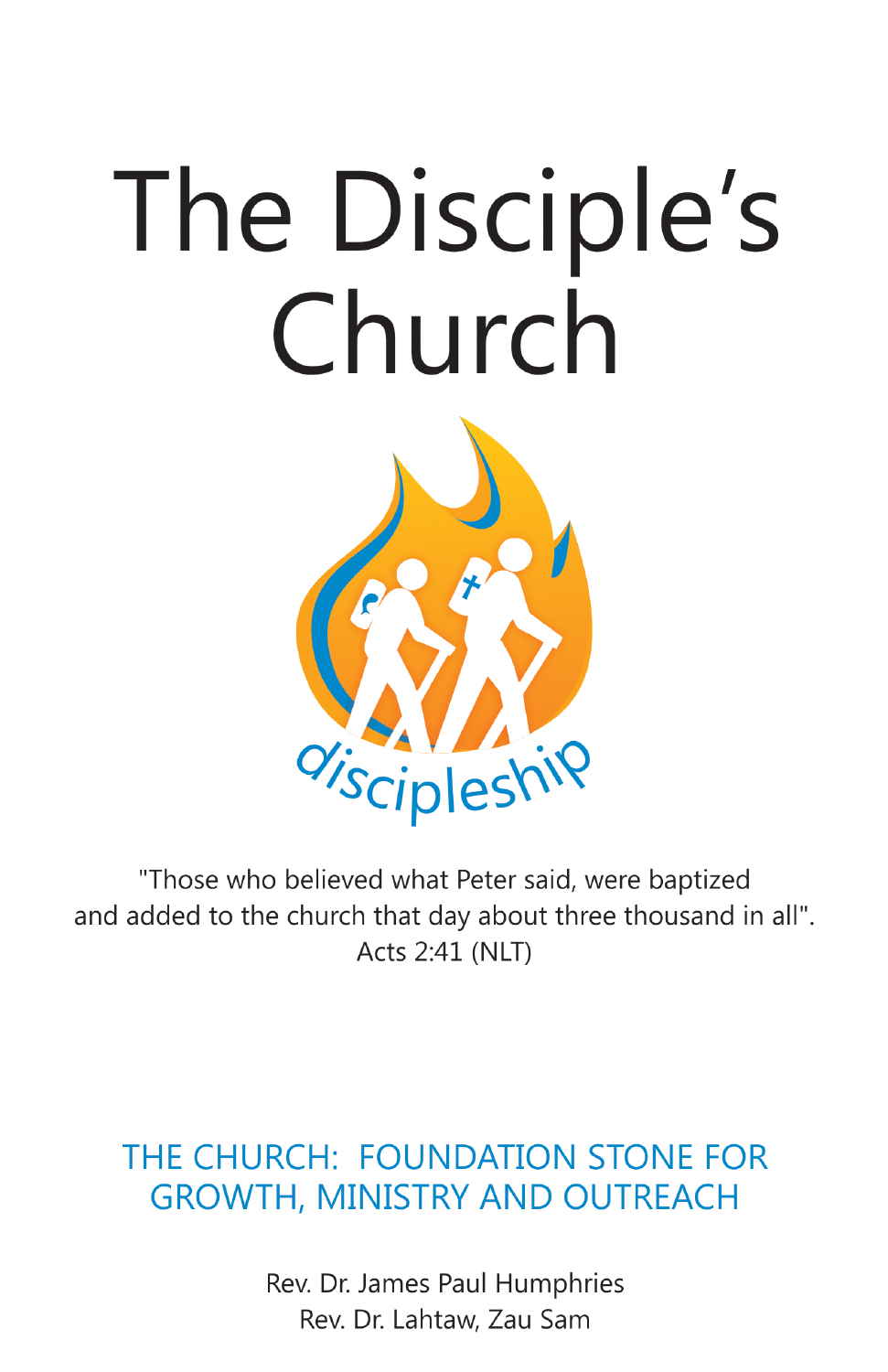#### TITLE: **THE DISCIPLE'S CHURCH**

#### ISBN: 978-0-9878974-9-7

#### COPYRIGHT © 2010 DR. JAMES PAUL HUMPHRIES

All rights reserved. No part of this publication may be reproduced, stored in a retrieval system or transmitted, in any form, or by any means, electronic, mechanical, photocopying, recording, or otherwise, without the prior written permission of Project L.A.M.B.S. Publications.

Author: Dr. James Paul Humphries

Editor: Dominique Kozarchuk

Copy-editor: Gilbert Demers

Cover Design / Layout: Sarah Van Pelt

Printed in Canada by:

 Project L.A.M.B.S. International Inc. Box 20569 Steinbach, MB Canada R5G 1R9 E-mail: projectlambs@mts.net

Unless otherwise indicated, Scripture quotations are from the New American Standard Bible, © The Lockman Foundation 1960, 1962, 1963, 1968, 1971, 1973, 1975, 1977, 1995.

January 19, 2010 First Edition February 6, 2012 Second Printing

Leadership Series **Book 7**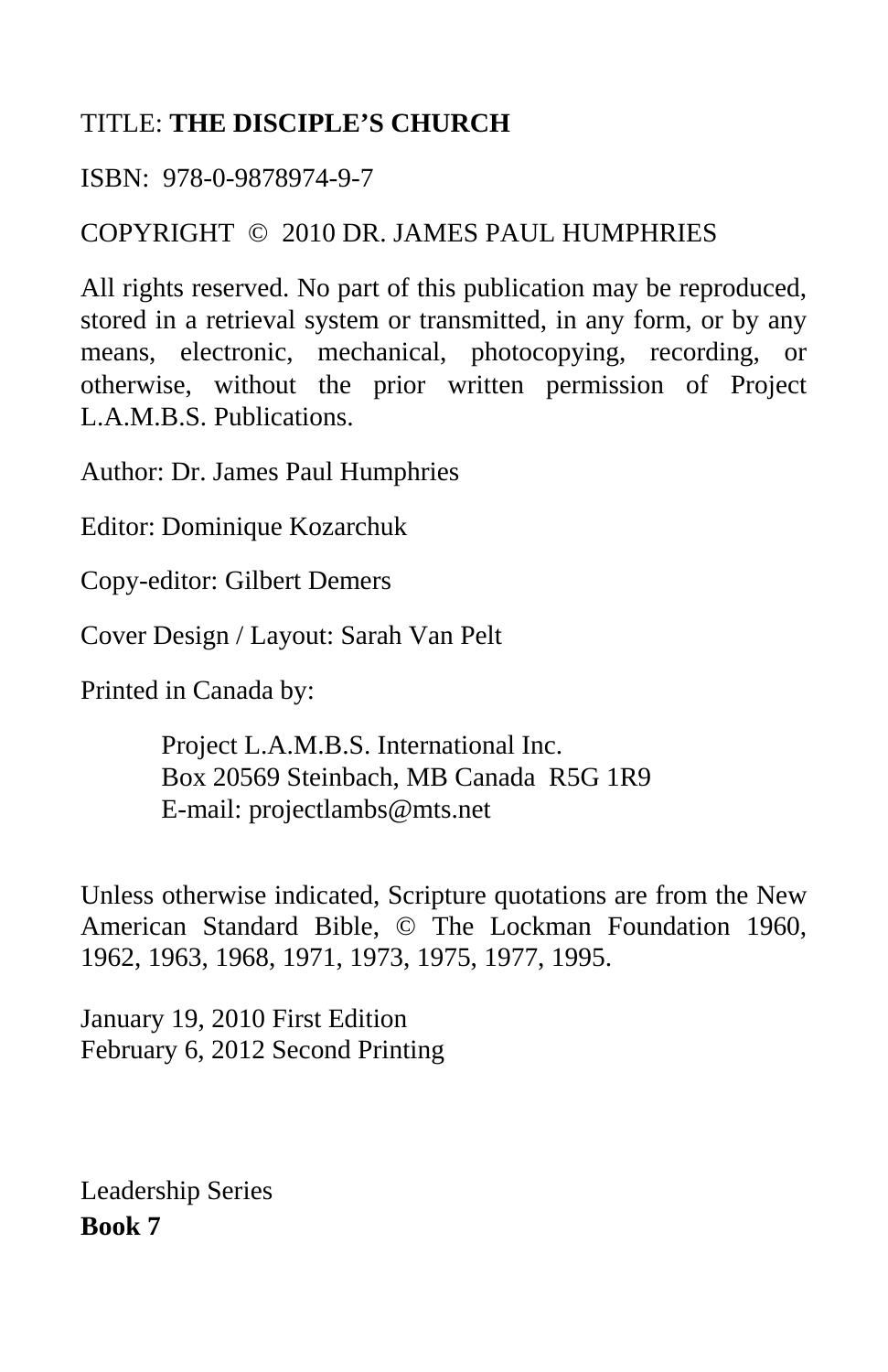## **CONTENTS**

| <b>PREFACE</b>                          | 3  |
|-----------------------------------------|----|
| <b>Introduction</b>                     | 4  |
| <b>TEACHING</b>                         | 10 |
| <b>FELLOWSHIP</b>                       | 16 |
| <b>COMMUNION</b>                        | 22 |
| <b>PRAYER</b>                           | 35 |
| <b>WORSHIP</b>                          | 46 |
| <b>GIVING</b>                           | 51 |
| <b>SERVICE</b>                          | 57 |
| <b>Conclusion:</b>                      | 64 |
| <b>Application</b>                      | 64 |
| <b>Meditation</b>                       | 65 |
| <b>Memorization</b>                     | 66 |
| <b>Prayer</b>                           | 67 |
| <b>Discipleship Reflections</b>         | 68 |
| <b>Discipleship / Leadership Books</b>  | 71 |
| <b>Project L.A.M.B.S. International</b> | 72 |
|                                         |    |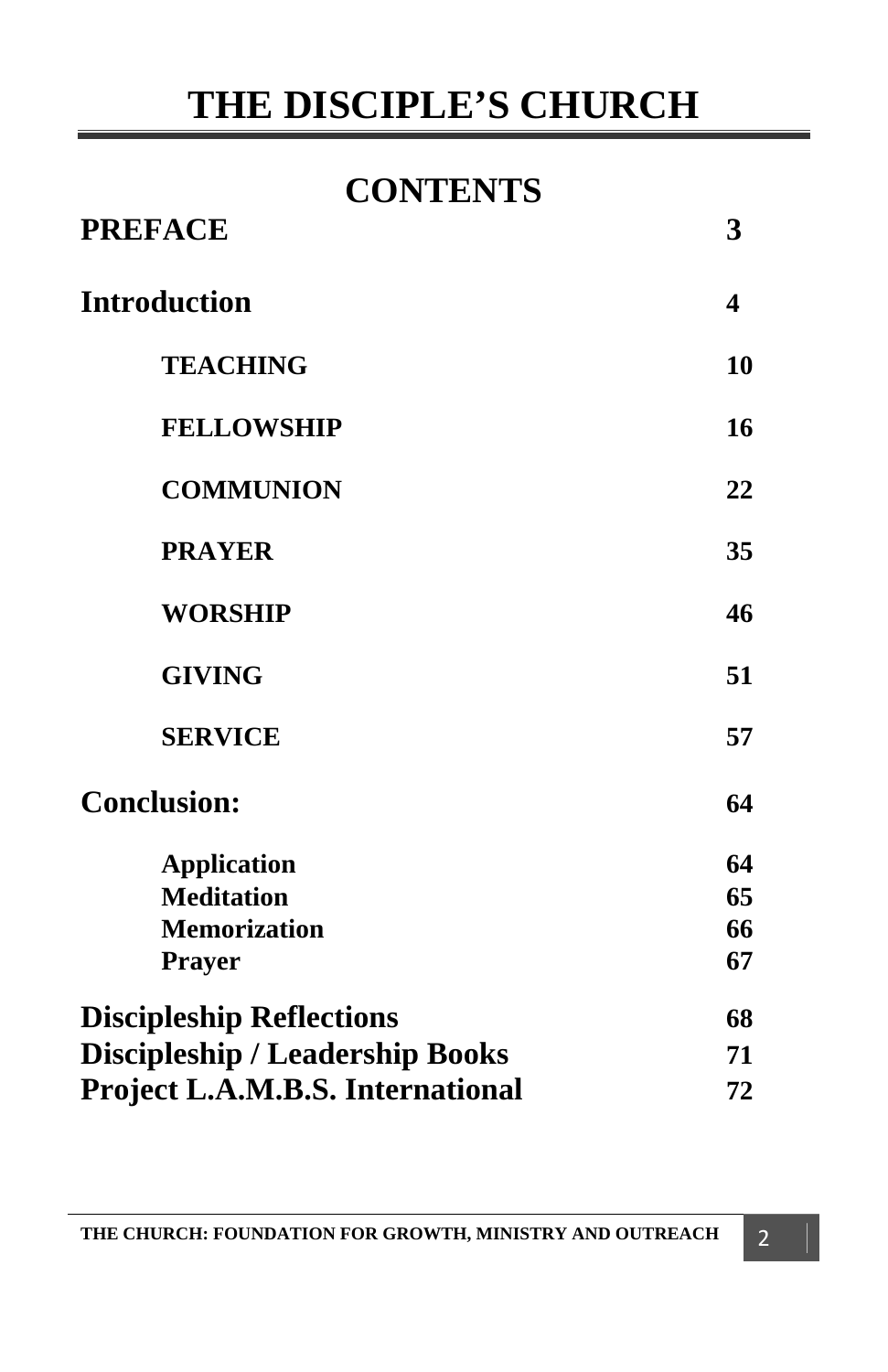#### **PREFACE**

 Welcome to the discipleship / leadership series. These little booklets were designed to give basic information concerning various topics about our Christian faith in Christ Jesus.

 The purpose of this series is to stimulate thought and to foster a clearer understanding of discipleship and servant leadership. These booklets can be used as a discussion tool for personal study, family devotion, youth meetings or in cell groups. Our hope is that this information will stir the readers and encourage them to go deeper into personal research and study.

 Our desire is that these booklets will be a blessing to the reader and a tool that can be shared with others as a gift of encouragement.

 Please feel free to mail or e-mail us for more copies or to just write to us with any feedback concerning the content of these studies. We hope you enjoy this offering of knowledge and experience. We pray that Christ will draw you into an ever deeper personal relationship with Himself as you study.

Your servants in Christ,

Rev. Dr. James and Hkaw Win Humphries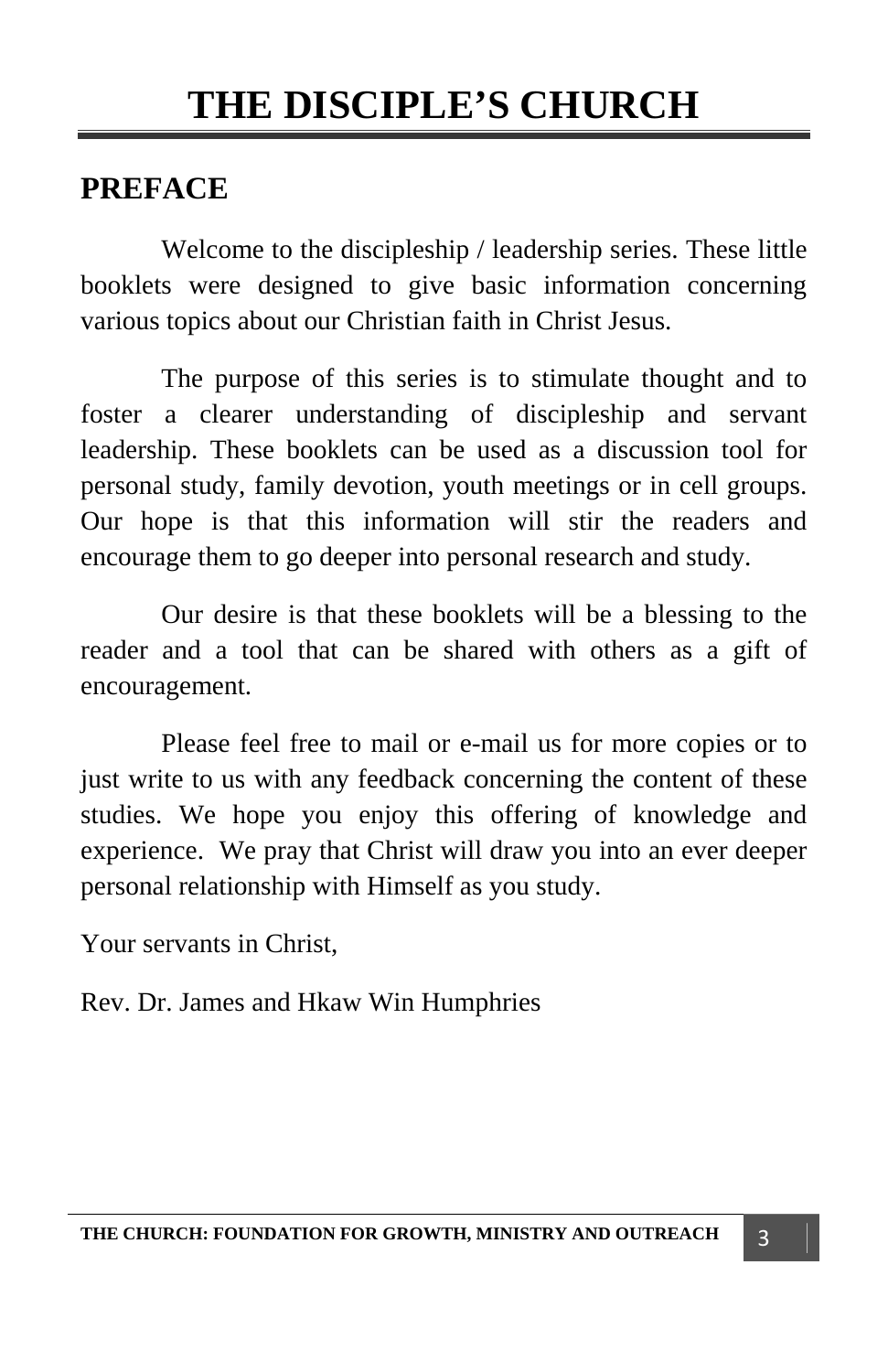*Those who believed what Peter said were baptized and added to the church that day—about 3,000 in all. All the believers devoted themselves to the apostles' teaching, and to fellowship, and to sharing in meals (including the Lord's Supper), and to prayer. A deep sense of awe came over them all, and the apostles performed many miraculous signs and wonders. And all the believers met together in one place and shared everything they had. They sold their property and possessions and shared the money with those in need. They worshiped together at the Temple each day, met in homes for the Lord's Supper, and shared their meals with great joy and generosity all the while praising God and enjoying the goodwill of all the people. And each day the Lord added to their fellowship those who were being saved.* 

 *Acts 2:41-47 (NLT)* 

### **Introduction:**

 The first day we became a disciple of Christ was also the first day we became part of His body the church. The two go hand in hand. He is the head and we are His body. We become connected as brothers and sisters in the Lord. We are a family that has one common goal and that is to proclaim and glorify our Lord Jesus Christ in all that we say and do. We are His children and through the ministry of the church which was birthed by the Holy Spirit He cares for us and meets the needs that we face each day. His church is our place of sanctuary and peace. It is a place where we can be built up and encouraged. It is the place that God has created for us to grow and mature in so that we can produce fruit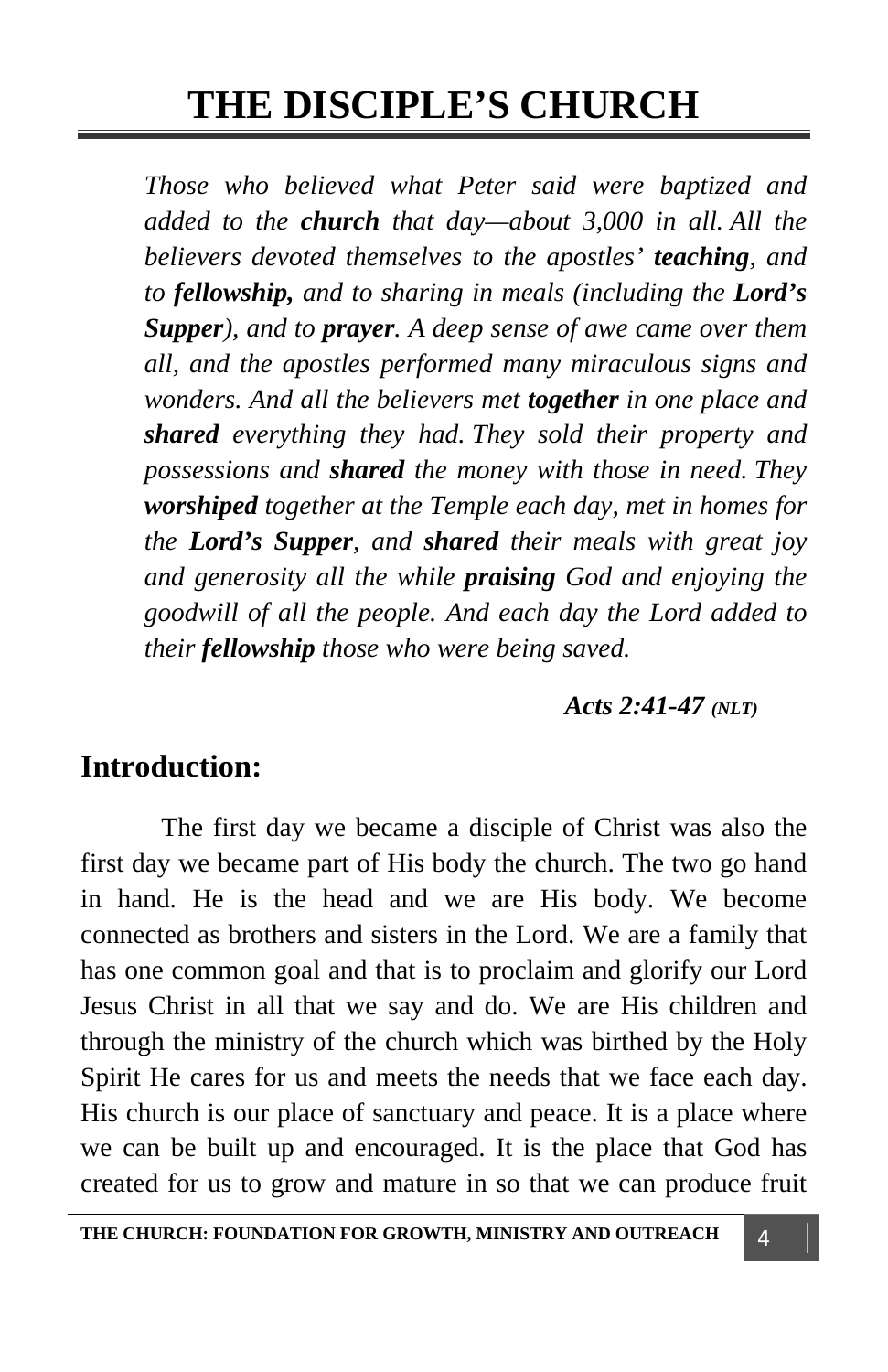that will last. It is a place where we should be able to experience a little bit of God's heaven here on earth. This is what we have been called to be part of Christ's body His church.

#### **FOCUS AND TARGET FOR TEACHER & STUDENTS**

**TEACHER:** The hope of this step is to help the disciples see the uniqueness and importance of the church in his life and to show that the church is a many facetted living organism with a specific purpose for its existence. To equip and produce fruit that will last.

**STUDENT:** That the student may understand the importance of the local church for their growth and maturity. Also, to show that the church is made up of a variety of people and gifts and that it is a living organism with a clear goal for its existence. It is local in meeting the needs but is also connected together internationally by the Holy Spirit for the purpose of proclaiming the Gospel to a lost world.

#### **DEFINITION AND SYNONYMS:**

Understanding the meaning of words is the heart to understanding Scripture. Words are the bridge that can help us to understand more about ourselves and about God and His Word the Bible. Please take time to meditate and reflect on the broad and narrow view of each word as defined, along with its synonyms.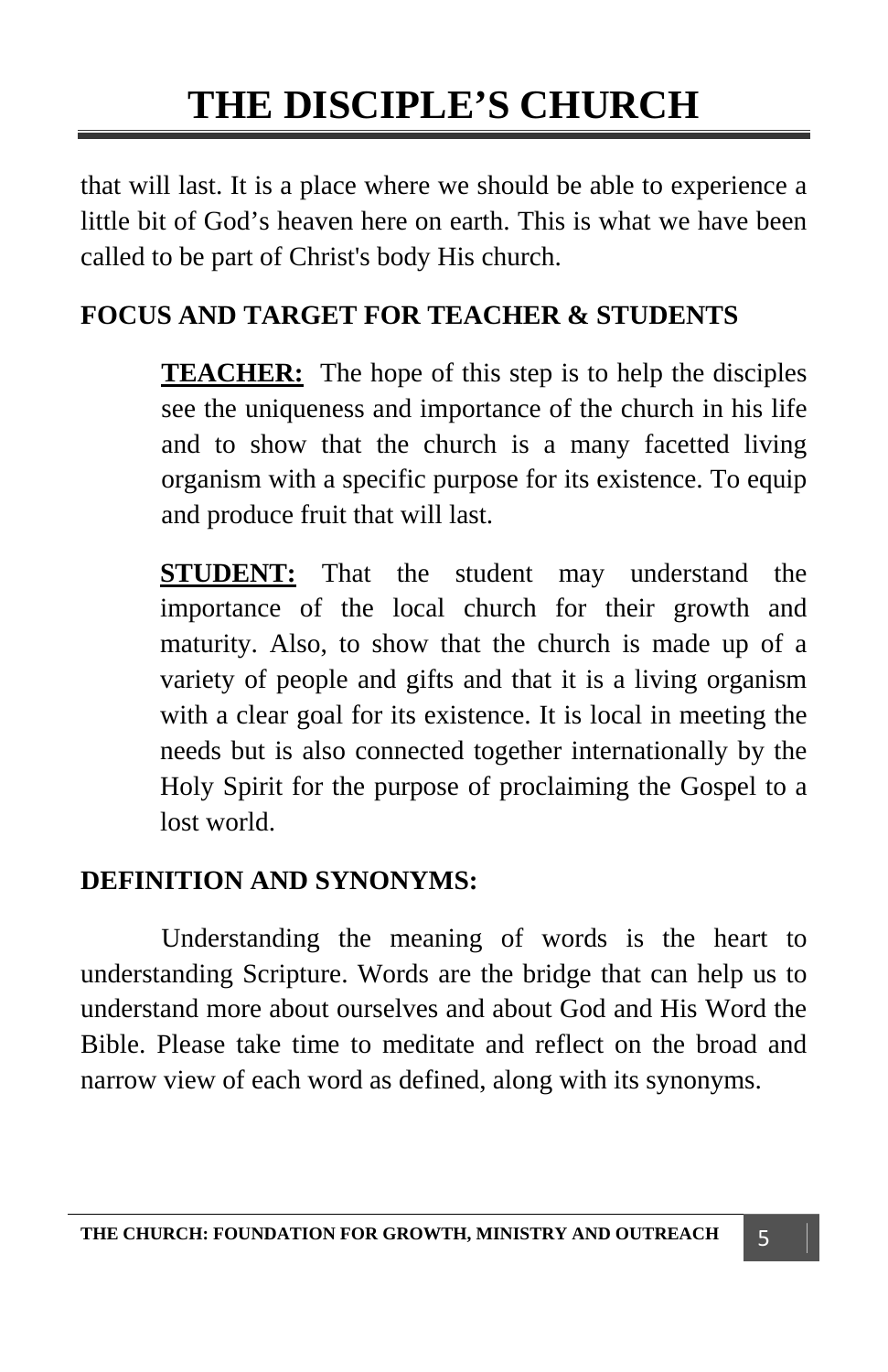*Church:* called out ones; belonging to the Lord; the Body of Christ. *Synonyms*: assembly, gathering.

*Body:* the main part of something; the trunk or main mass of an organism. S*ynonyms:* figure, form, shape, association, collection, company, corporation.

#### **SCRIPTURE:**

For this chapter, study this portion of Scripture. It is the key to a good biblical foundation and it is the next step to help you as a disciple to mature in Christ. Please look up and read it in its entirety. Take into account the author who wrote it, who it was written to and the context in which it relates to the other verses and chapters around it.

> Acts 2:41-47 (NLT) Those who believed what Peter said were baptized and added to the **church** that day—about 3,000 in all. All the believers devoted themselves to the apostles' **teaching**, and to **fellowship,** and to sharing in meals (including the **Lord's Supper**), and to **prayer**. A deep sense of awe came over them all, and the apostles performed many miraculous signs and wonders. And all the believers met **together** in one place and **shared** everything they had. They sold their property and possessions and **shared** the money with those in need. They **worshiped**  together at the Temple each day, met in homes for the **Lord's Supper**, and **shared** their meals with great joy and generosity all the while **praising** God and enjoying the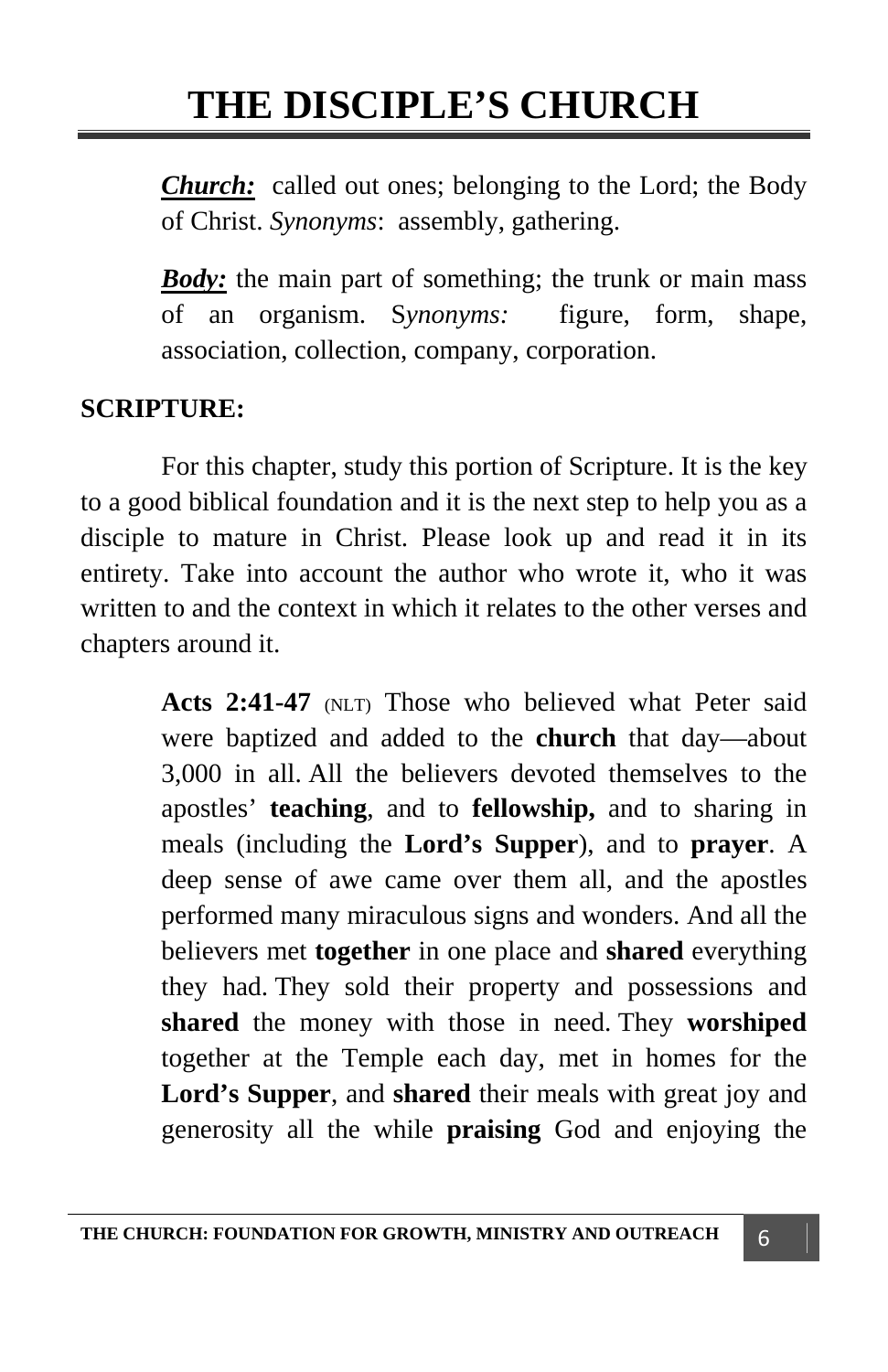goodwill of all the people. And each day the Lord added to their **fellowship** those who were being saved.

#### **STUDY:**

 Christ breathed forth the church as His body so that it may minister to its members and to reach out and give hope and encouragement to a lost world. Christ describes the church as a body, bride and building. The reason for these word pictures is to help the disciple to understand how we are all connected together as a unit. There are individual pieces but all the pieces have a relationship to each other. Christ is the head of the body and the body shows us the difference and the uniqueness of how we all come together and minister to each other. Plus we also have a purpose to fulfill as a group of believers also. This discipleship step is to get us clearly connected to who Christ is and how with our gifts can minister and build up each other. When Christ ascended on high the church came alive and the Father sent the Holy Spirit to anoint and empower the disciples for service.

#### **BIBLICAL EXAMPLE:**

 The Bible is full of illustrations showing what God wants us to understand about the importance of Scripture for the disciple. Take time to look up in the Scripture these biographies and reflect on how God called these people to be His vessels for service. Notice how God calls everyday people to Himself and others in His Kingdom.

> Peter: His heart and desire was to ground the church in truth and doctrine. He knew that the church can only be as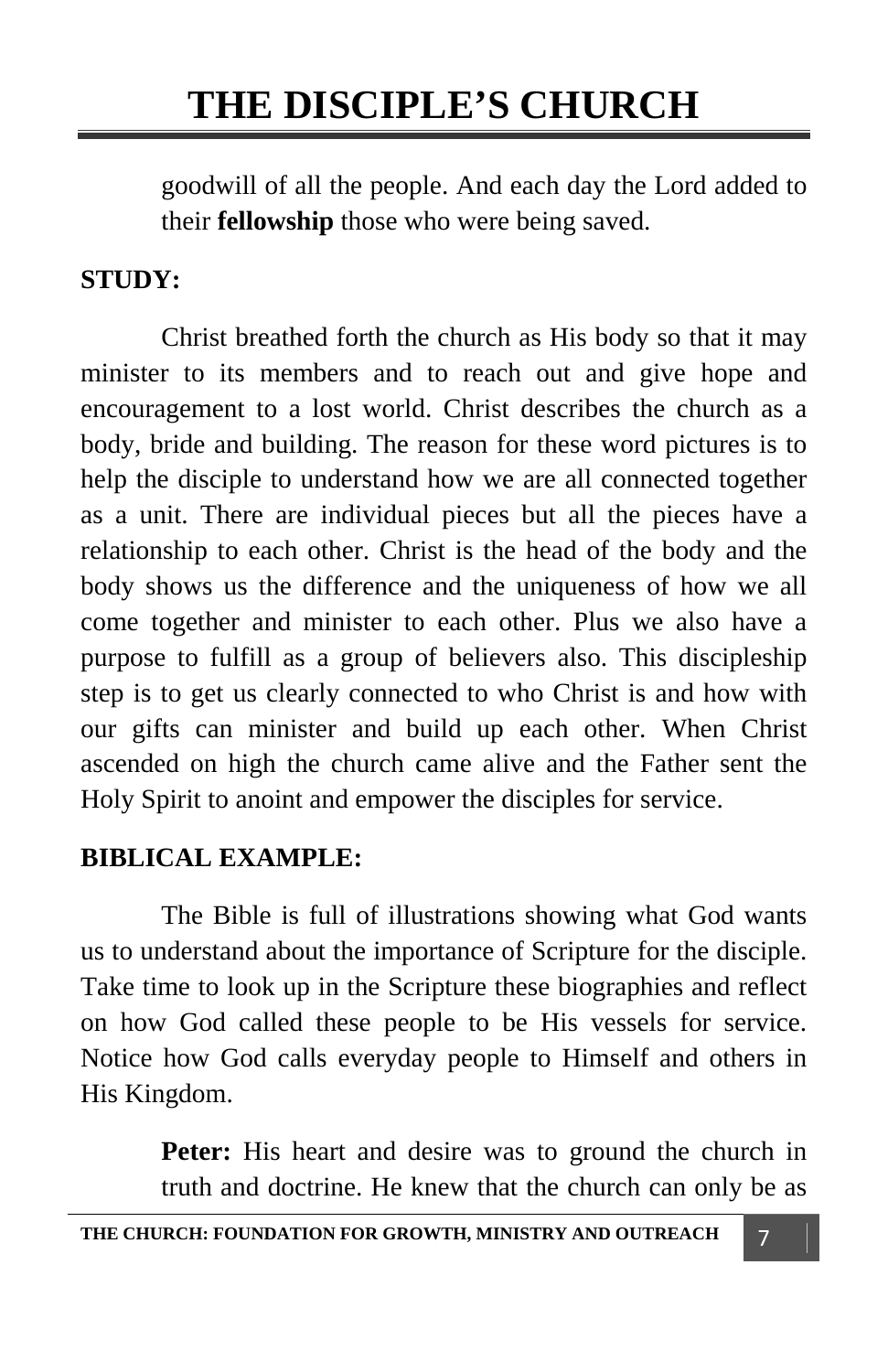strong as what they believed in and what they understood about who Christ is. He knew that we as individual and we as a church were on a journey of growing and learning. There would be a maturing process that would have to take place. In his later life he wanted people to know the true of the grace of God. (I Peter 5:12). He used a lot of word pictures to show that we are a spiritual house and are a chosen generation of Christ. He also warns the church of coming challenges and problems both from within and without.

**James:** His words to the church where ones of humility and prayer. James knew that the disciple and the church would undergo hardships and trials but he wanted his readers to remain true to Christ. To serve with all their hearts and have faith that God knows all their needs. He taught the disciple and the church about being listeners and doers, not to show favouritism, that we need to control the use of our tongue, and that we watch out concerning worldliness. All important truths that if heeded will make the church strong and a powerful testimony for Christ Jesus.

**John:** His heart was one of love. To get the church to know Christ's love but also to flow and walk in the love of Christ each day. He knew that the disciple was to be an extension of Christ's love to a lost world and that the only way that people would see and understand who Christ is would be through the disciple and the church. He wanted the disciple to be complete and whole in Christ's love because when we live in His love there is much joy. Christ was total love and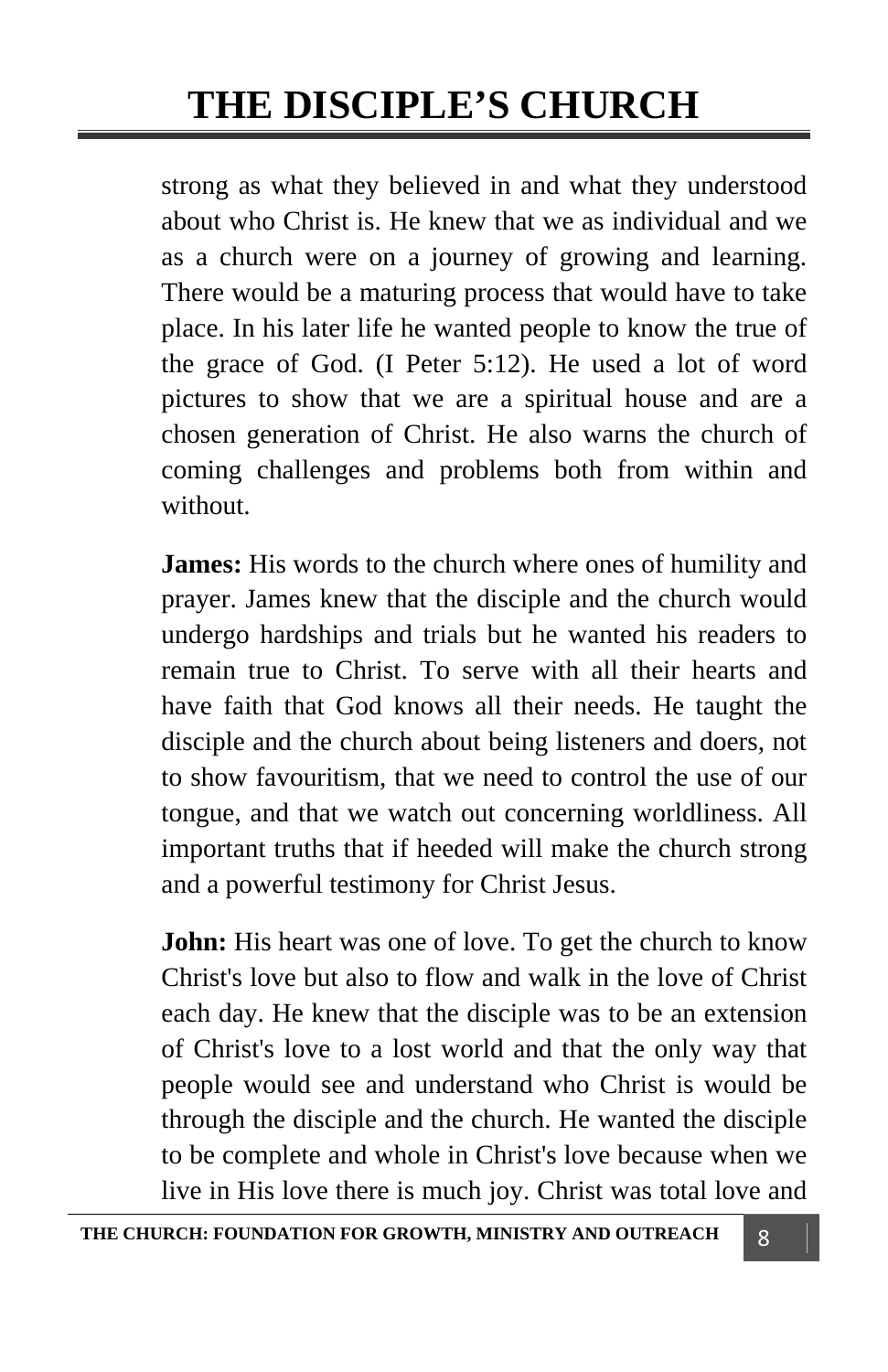John wanted the light of that love of Christ to shine out through every disciple. The church was to be a lighthouse of faith, hope and love.

**Paul:** His burden for the church was to see it established in the grace of our Lord Jesus Christ. The disciple would understand grace righteousness and that they would to be clothed in Christ in all that they say and do. He knew that the church would only be strong if it would remain and walk in the power and the anointing of the Holy Spirit. He also taught that it must work together in unity and harmony through the gifts that God would give to the disciples. His hope was that we would understand that Christ is the head and we are His body. We are to be His ambassadors to a lost world and to be Christ's ministers of reconciliation.

 All these people had a big heart for the church and clearly understood how Christ through the Holy Spirit, would spread the Gospel throughout the world. The church is the channel that God has chosen to limit Himself to work and walk through. This is His Way, this is His Truth and this is how He extends Life to us and to others (John 14:6).

#### **OBJECT LESSON:**

**Body:** the body is the best picture of how the disciples of Christ works and grows in Christ. It is made up of many members and each member large or small has a valuable part and function to play. Unity and harmony between the parts gives it strength and stability to exist and work. If we try to live outside of the body we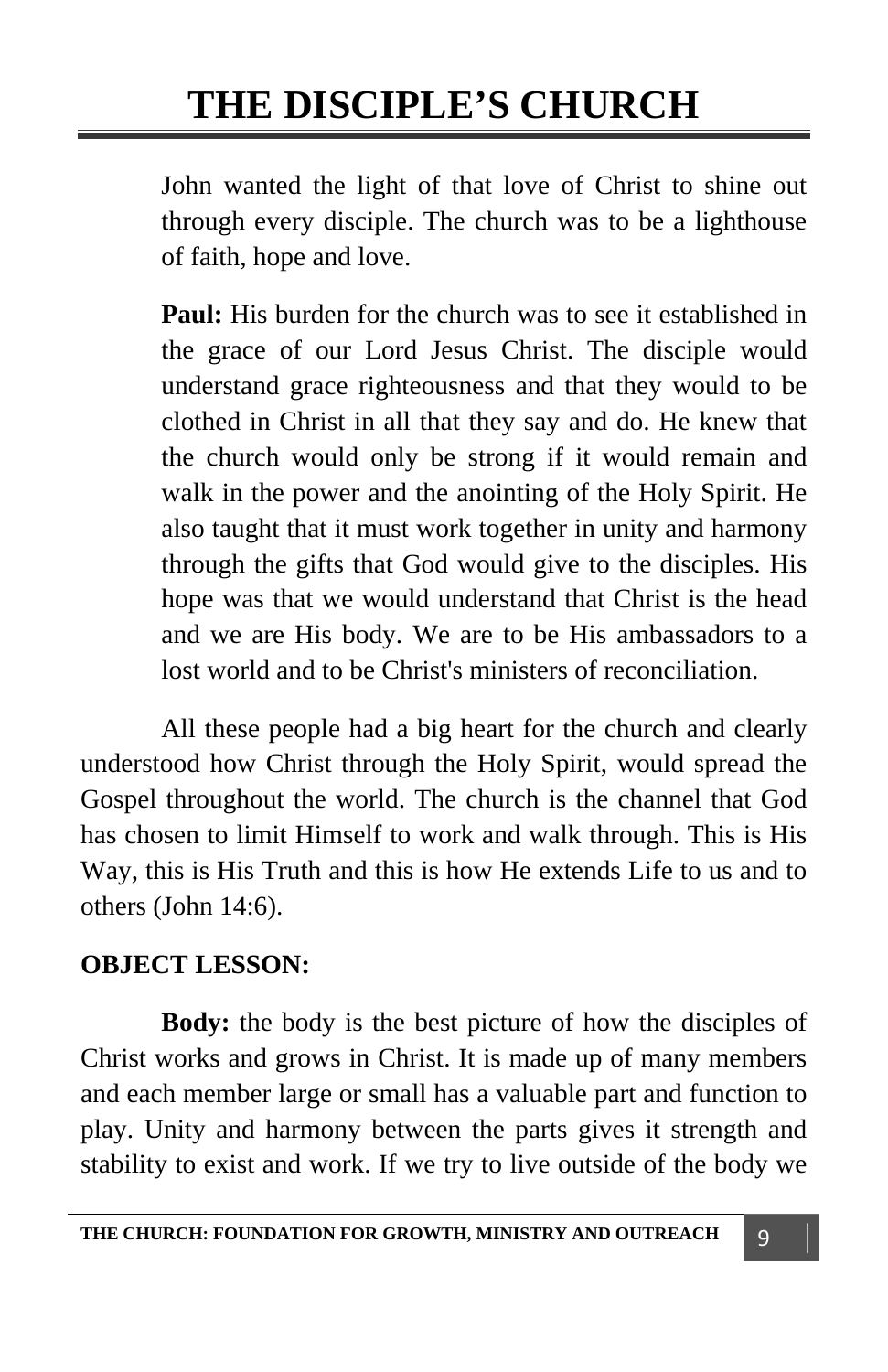will find ourselves lifeless and without power. All the parts working together are what gives the body life.

#### **TRANSITION:**

**The next part will focus on seven key points that the disciple of Christ needs to know if he or she hopes to grow and mature in Christ. The end goal is that they will produce fruit that will last.** 

## *POINT ONE: FOCUSES ON TEACHING*

**LEAD-IN:** The church, as it comes together in a place does so for the purpose of training, nurturing and equipping of the various members. The book of Acts gives us numerous accounts of how the apostles would see a church birth forth in a place and then would stay six months to a year or more grounding it, equipping it and establishing it as a functioning body of believers.

#### **DEFINITION AND SYNONYMS:**

*Teaching:* a system or thing used as an example to follow or imitate; *Synonyms:* type, version, style, mould, template, framework, pattern, design, guide, blueprint, paradigm, sample, example.

*Instruction:* a direction or order; detailed information telling how something should be done, operated, or assembled. S*ynonyms:* teaching, coaching, tutoring, education, schooling, tutelage, lessons, classes, lectures,